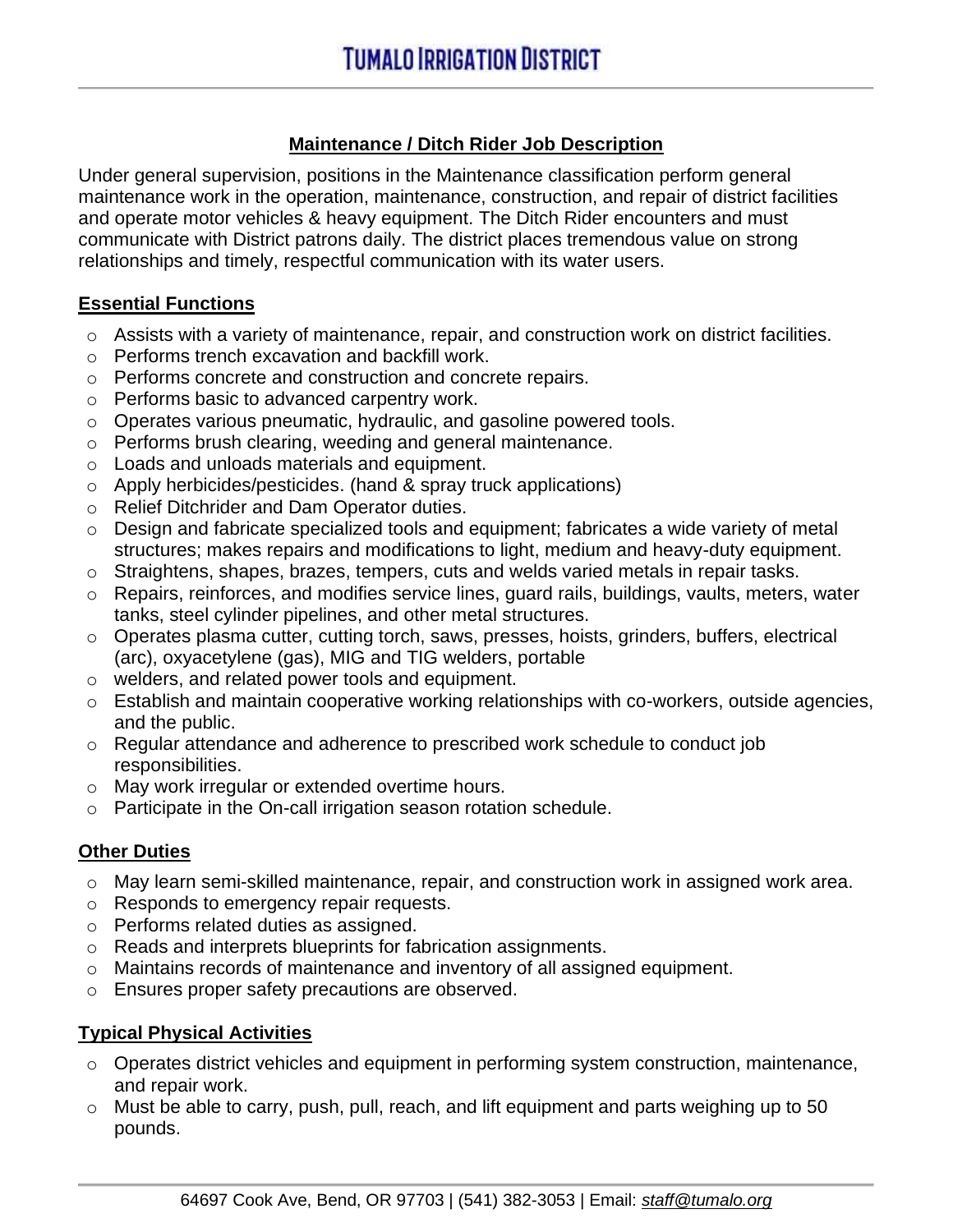- o Stoops, kneels, crouches, crawls, and climbs during field maintenance and repair work.
- o Works in an environment with exposure to dust, dirt, and significant temperature changes between cold and heat.
- o Regularly uses a telephone and radio for communication.
- o Uses office equipment such as computer terminals, copiers.

### **Knowledge of**

- o Basic use of power tools and construction materials.
- o Proper work safety standards.
- o Knowledge of the principles, methods, materials, fixtures, tools and equipment used in various building and maintenance trades.
- o Knowledge of various tools and equipment; to construct, maintain or repair various types of structures or equipment.

### **Ability to**

- o Perform heavy physical labor.
- o Safely operate motor vehicles.
- o Operate hand and power tools and equipment.
- o Follow oral and written directions.
- o Establish and maintain cooperative working relationships with co-workers, outside agencies and the public.
- o Stands and walk for extended time periods.
- o Hearing and vision within normal ranges with or without correction.

### **Environmental Factors**

- o Exposure to the sun: 25% to 100% work time spent outside a building or vehicle.
- o Use of ladders or other work surfaces from 1 to 12 feet above ground.
- o Performs manual labor in sub-zero to 100-degree temperatures.
- o Occasional work in the vicinity of constant/intermittent/loud noises/sounds.
- o Frequently works on unusually wet and/or slippery surfaces.
- o Frequent work in or around areas with small to large amounts of dust present.
- o Occasional work where gases, fumes, and odors are present.
- o Confined/Restricted Spaces Infrequent entry into confined/restricted work environments.
- o Frequent work involving oils, solvents, paints, greases, and lubricants

### **Mandatory Requirements:**

- $\circ$  Any combination of education and experience that would likely provide the necessary knowledge and abilities is qualifying.
- o A typical way to obtain the knowledge and abilities would be Graduation from High School or equivalent.
- $\circ$  Experience working in the construction trades or in an irrigation setting.

### **License/Certificate/Registration Requirement**

- o Possession of a valid Oregon Driver License.
- o Oregon Commercial Drivers License (CDL) Class A, or ability to obtain.